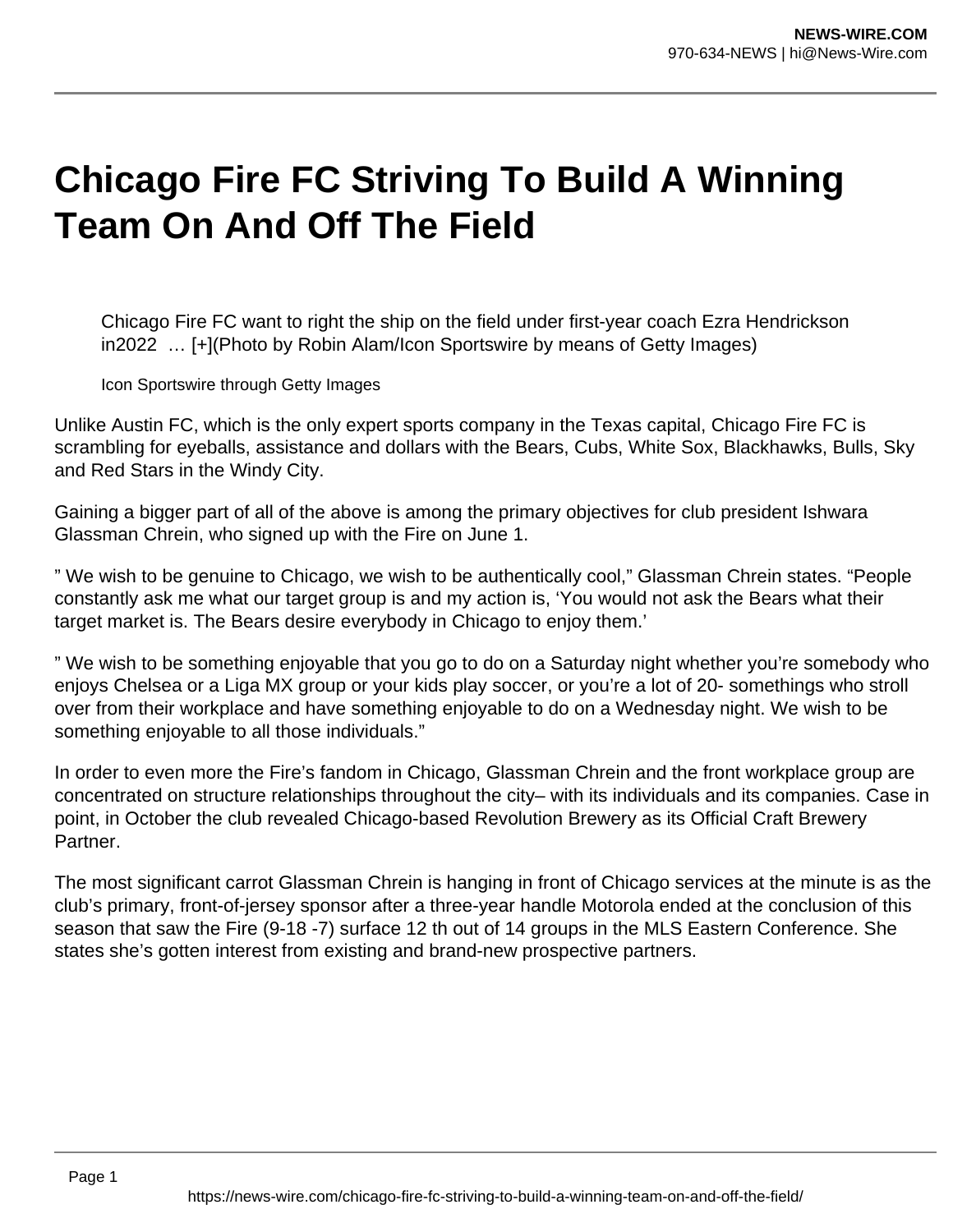" Chicago is the third-biggest market in the nation so there aren't lots of larger chances for branding, and certainly the jersey journeys," she states. "We believe it's a truly interesting chance. It's an opportunity for somebody to get in with the group at a substantial inflection point. I believe we're truly going to dofantastic things next year so it's a fantastic chance for them to participate the ground with that."

## Ishwara Glassman Chrein

## Chicago Fire FC

Chicago Fire FC's brand-new brand name identity enters into impact for the 2022 project under the assistance of first-year head coach Ezra Hendrickson, who was worked with in late November. Through a concentrate on the future by means of its homegrown gamers, the club wants to go back to prominence after simply one playoff look (2017) in the previous 9 seasons.

For Glassman Chrein and the marketing, sponsorship and social networks groups, leveraging regional, homegrown skill like 17- year-old goalkeeper Gabriel Slonina and 18- year-old midfielder Brian Guttierez can assist engage a varied Chicago neighborhood of 2.7 million.

" We have 10 or 11 homegrown gamers on the group and I 'd enjoy for us to do a lot more to inform their stories," she states. "Gabriel Slonina is our most likely beginning goalie and he's 17 from Chicago, multilingual Polish-American and he was simply contacted for the U.S. U-20 nationwide group. Brian Gutierrez is betting the U.S. youth nationwide groups too– he's Mexican-American and from Chicago.

" Those stories are excellent and we wish to do more to magnify them."

While sporting director Georg Heitz, Hendrickson and his personnel supervise of reigniting the Fire on the field, Glassman Chrein is concentrated on developing a winning front workplace culture.

The club just recently revealed a boost in paid adult leave to 8 weeks beyond the 6-8 weeks moms delivering get. The club will likewise supply 6 weeks of paid household leave for workers taking care of relative (partner, moms and dad, kid, and so on) with severe health conditions.

All internships are now paid positions with the company, while workers in ticket sales got a pay bump. Glassman Chrein has actually presented more totally free meals, delighted hours and occasions for the personnel to benefit and bond from.

" I've operated in sports for a long period of time and operated in company prior to that however there's absolutely nothing like the enjoyment of operating at a group, it's truly a great deal of enjoyable," she states. "It's actually interesting to operate at a group individuals appreciate. I get in an Uber and my motorist wishes to speak about how the group's going to do next year. That does not occur when you're operating at Verizon, IMG, McKinsey or Lehman Brothers.

" It's truly amazing, however likewise it's a great deal of duty."

.